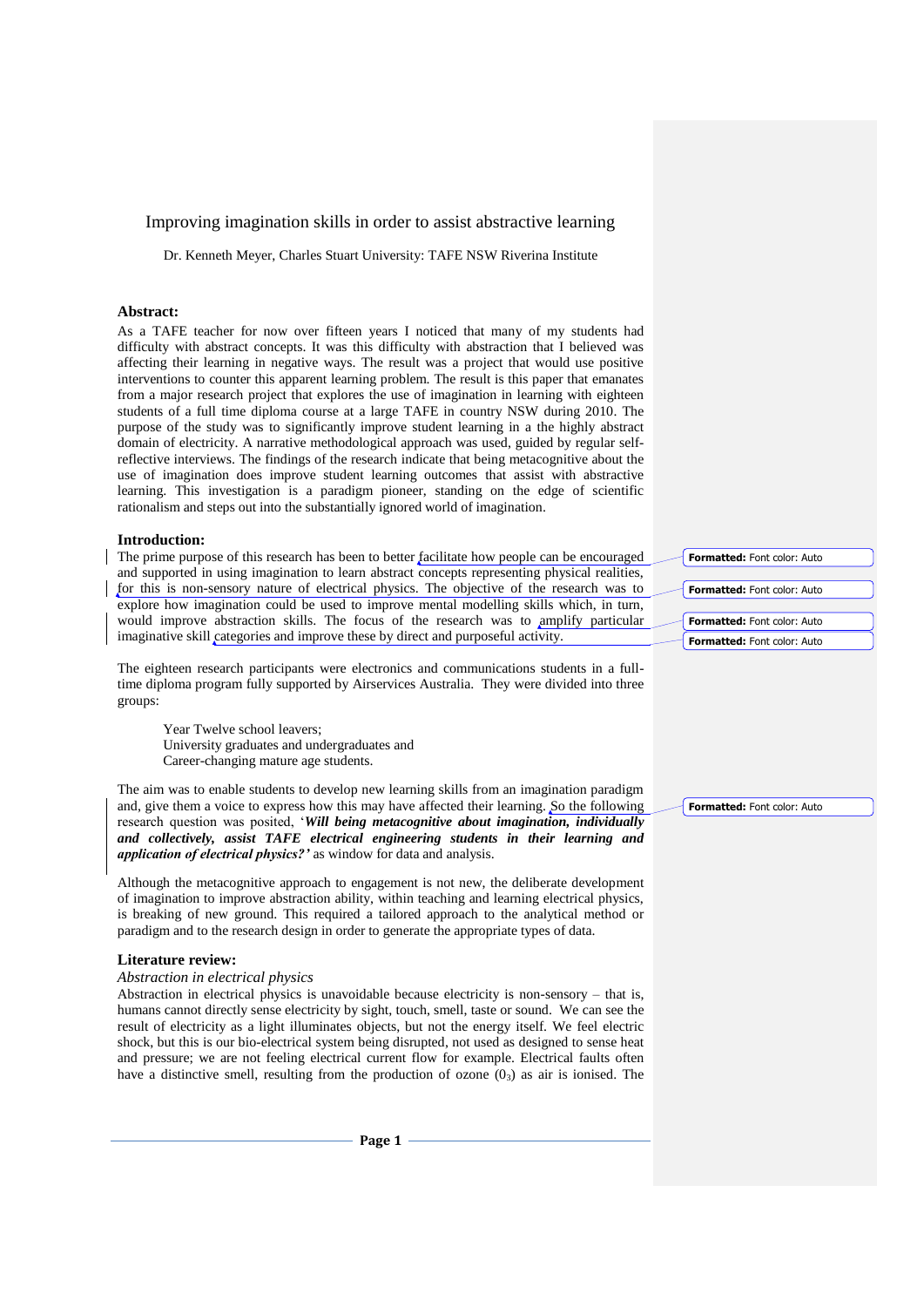smell is the ozone gas not the electrical energy. We cannot taste electrical energy; a tingle on the tongue from a battery indicates disruption of our bio-electrical system again. Finally, sometimes the crackling sound near a high voltage substation (above 33kV) is the sound of air ionising from sharp points producing sound waves, not the electrical energy itself.

All dealings with electrical energy are abstract then by their very nature. The next level of abstraction is the modelling systems used to represent the physics, for example algebra and trigonometry. The third abstraction is the use of language and the words used to bring meaning to electrical physics in other words the jargon. An example is the use of words with historical significance, particularly in describing electrical units. 'Voltage', for example, is derived from a person's name. A fourth layer of abstraction lies in general physics concepts such as the conservation of energy: energy is neither created nor lost but may transfer from one state to another.

All levels of abstraction create problems for the learner. Examples from the literature at the first level of abstraction include:

Many students see physics stuff, lamps, batteries etc., but do not comprehend power and current (Licht, 1991, p. 274).

The fundamental reason it is difficult to teach electricity is the main domains of resistance, current and voltage are not directly observable (Arnold & Millar, 1987, p. 553).

Electricity is a difficult topic for students to come to terms with. The invisible nature of what is happening makes it an abstract topic (Arnold & Millar, 1987, p. 341).

The above examples demonstrate the previous point that electricity is not directly observable and therefore learning about and within the phenomenon is immediately abstract. This builds on the non sensory premise of the thesis.

Cases from the literature that demonstrate the second level of mental modelling as abstractive include:

However, we have found that the use of model building as an instructional strategy is usually not sufficient (Shafer & McDermott, 1992, p. 1008).

Instruction of Ohm's law from electricity theory serves as an example domain. All of the instruction discussed below can be supported with one simple model (Figure 5-10), a circuit whose behaviour is expressed in a rule that applies Ohm's law: current (I) equals potential (E) divided by resistance (R), different presentations can either be made from copies of this basic model, or they can be constructed as overlays upon it (Gregson & Little, 1998, p. 143).

Here the research indicates that to deal with the first level of abstraction a second layer needs to be added using existing models, particularly the model of algebra.

Instances from the literature that focus on the abstractive levels of language include:

The classroom context led her to bring up her "physics class" model, Newton's third law, but common-speech wording of the question led her to bring up a common sense response, larger objects exert larger force (Redish & Steinberg, 1999, para. 45).

Certain words in a particular culture are difficult to encode because they have varying meanings (Carspecken & Walford, 2001, p. 18).

The third facet of abstraction is that of the use of language. In particular technical languages, as words like 'current' have multiple meanings in different contexts.

This group of illustrations from the literature demonstrates the final level of abstraction that is inherent in the electrical physics concepts.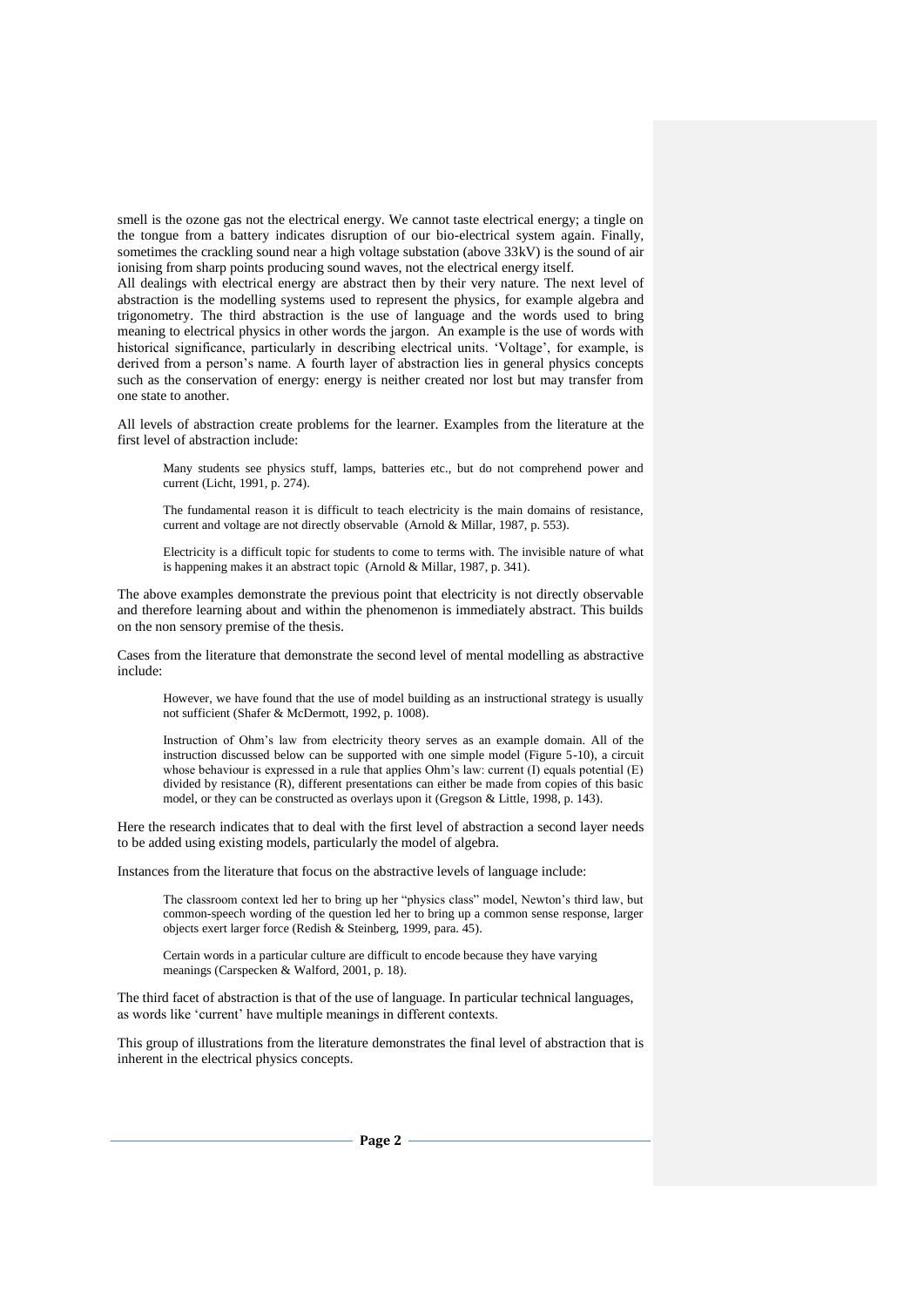Problems with abstract frameworks when dealing with energy and its conservation (Sencar & Eryilmaz, 2004, p. 462).

Turning to the specific point, it has been implied strongly that the differentiation of ideas of electric "current" and "energy" is crucial for further development of understanding (Sencar & Eryilmaz, 2004, p. 562).

This final abstractive level is with reference to the actual concepts embedded in electrical physics. The concept of current expended over time as energy is an abstractive relationship concept as an example from just above. The project's intent was to explore deeply these levels of abstraction in relation to learning using imagination skills to assist with learning.

These multiple levels of abstraction create ever deepening dimensions of complexity in the learning of electrical physics.

## *Conceptualisation and abstraction in electrical physics*

Reasoning in science, and so reasoning in electricity, requires reasoning in the abstract (Osborne & Freiberg, 1985, p. 55).

For the purposes of this study, I have defined a conceptualisation as an abstract and simplified idea of the world that we wish to represent apart from or removed from its context (Lesgold, 2001, p. 6). When abstraction is thought of as separate from concrete realities or specific objects, an abstract idea or concept is produced.

Abstract conceptualisation attempts to make meaning when meaning is not obvious from concrete reality. This is the focus of the project as students are encouraged to explore this aspect through the use of measurement instruments during circuit construction and testing. Another example of this is concept-mapping or mind-mapping. This is the process of systematically mapping the relational connections and so bringing meaning to those connections or 'making sense' (Sencar & Eryilmaz, 2004, p. 1080; Smith, 2006, p. 63). Many studies in the literature examine misconception, which again is about meaning and is about the production of incorrect meaning (Bull, Jackson, & Lancaster, 2010; Garnett & Treagust, 1992; Linke & Venz, 1997; McDermott, 1998; Smith, DiSessa, & Roschelle, 2006; Smith, 2006, p. 73). At its centre, meaning creation comes through problem-solving and reflection as Quinn explains.

> At its core, individual learning is about engagement in activity encountering a problem and reflecting to create an abstract conception, and then testing that conception through more activity in an ongoing cycle. (Quinn, 2005, p. 24)

Abstraction is strongly associated with complexity. Progress and vertical movement are characterised by higher and higher levels of difficulty (Gott, 1988, p. 125). So, as conceptions become more abstract, the more involved they tend to be. The outcome is that electrical physics is a series of highly abstract concepts and so it becomes very complex (Guzzetti, 2000, p. 93).

The most common method to deal with abstraction is analogy (Chiu & Lin, 2005, p. 459). Analogy is an attempt to use a system or process that is similar to the abstract concept but based in observable physical reality. The analogy of water in pipes is often used in electrical physics when first learning about Direct Current. Millar and Burton (1994) claim that the visual aspect encourages abstract reasoning. Unfortunately, the analogy quickly breaks down in its attempt to make the abstract concrete and is totally ineffective for AC (Alternating Current).

Analogy is not the only way of connecting the abstract to the concrete in an attempt to bring understanding and meaning. In electrical physics, the use of animated simulation or visual metaphor is often used (Gibbs, 1999, p. 220; Tang, 2003, p. 1). This is effective because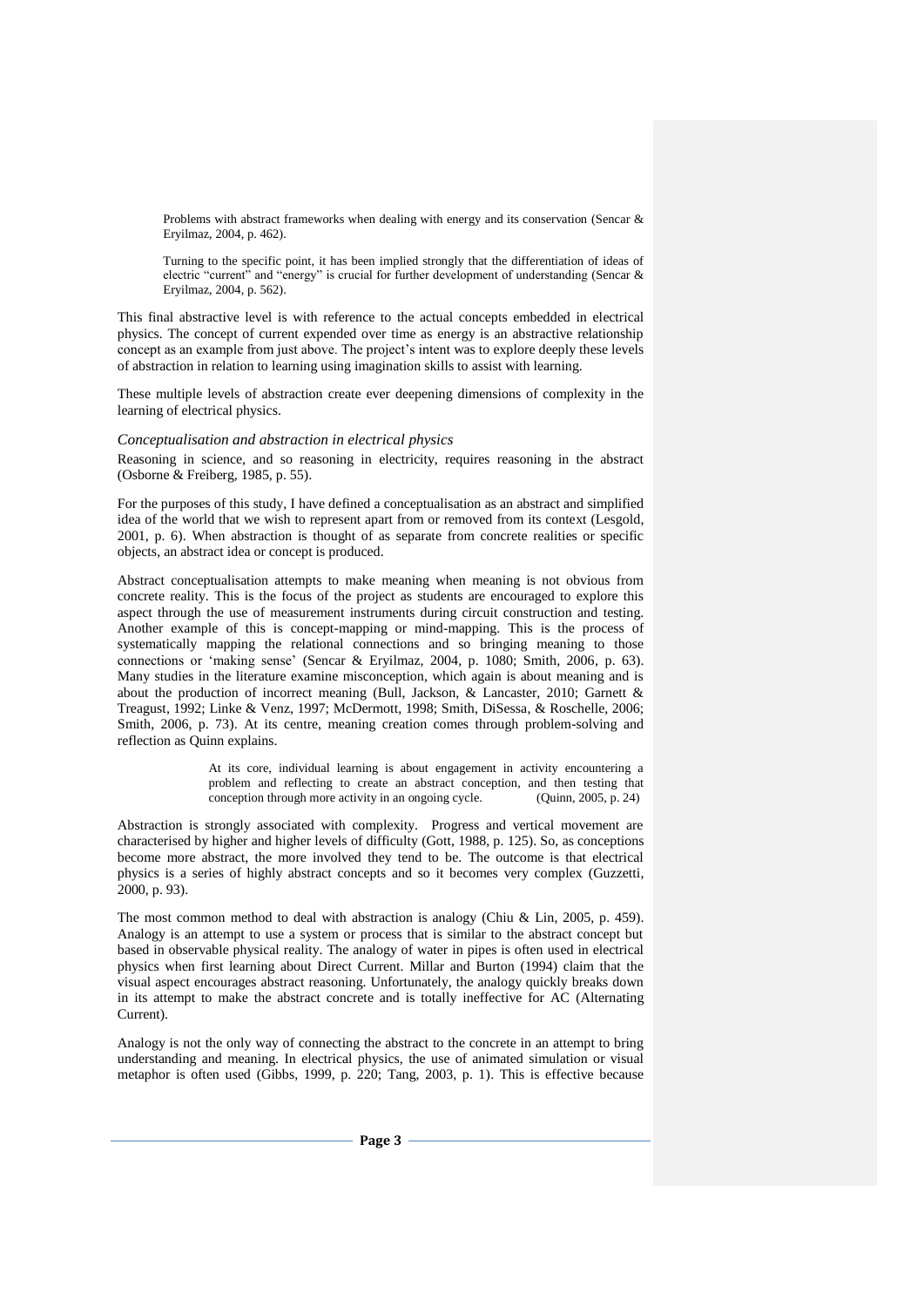abstraction and the concrete are both parallel continuums. Not every concept is completely abstract or completely concrete (Smith, 2006, p. 26). Metaphor in the form of animation often finds or explains, even bridges, the abstract and concrete thus sense is made (Tang, 2003, July, p. 2).

One of the main abstractions used in electrical physics is text. Text, or written language, is an abstraction of spoken language. The particular textual abstraction in electrical physics is the use of jargon (Olsen, 2002, p. 566). Many of the terms in electrical physics only find their meaning in the context of electrical physics.

The final aspect of conceptualisation and abstraction is generalisation. The more often a phenomenon is repeated, the greater the likelihood of generalisation and this is a short step to abstraction (Jarvis, 2006, p. 21). Electrical physics, the phenomenon, is repeatable anywhere in the universe, such is its nature, and the result is abstract generalisation (Licht, 1991, p. 341). An example of generalisation is Ohm's law (Osbourne & Gilbert, 1979, p. 86) a law that can be applied successfully in all situations.

## **Research paradigms:**

The research question has driven the selection of the approach in this research; rather than a preferred methodology driving the type of question being asked. The research question again is: *Will being metacognitive about imagination, individually and collectively, assist TAFE electrical engineering students in their learning and application of electrical physics?* 

Answering this research question has required a blended research approach based on both action and narrative. Therefore, principles and processes from a number of different, yet related research approaches and methodologies have been drawn upon.

One of these research characteristics offered by the theory and process of participatory action research was selected due to the metacognitive requirement of the research question. This approach encourages the students to be direct and expected participation in the process. Such an approach provides narrative data.

In addition, in order to ascertain if the metacognitive approach to imagination has affected the participants' learning of electrical physics, their stories of the imagination activity process are collected. These two sets of narrative data provide the rationale for drawing on narrative research methods and approaches. Overall the research approach is ethnographic and essentially a blending of participatory action and narrative research.

### *Participatory action research (PAR)*

Action research has an inherent cyclic dimension that is qualitative in nature (Gay & Airasian, 2003, p. 166; Kemmis & McTaggart, 2003, p. 4). Action research is also ethnographic as the cyclic process most often involves a defined group of people (Compte & Goetz, 1982, p. 35). In this study the group of people is a class cohort of eighteen full-time Diploma of Electronics and Communication students and their teachers.

Participatory Action Research (PAR) has all the hallmarks of action research with two additional dimensions. The first is that the participants are equally involved with, and as, researchers in the process (Kemmis & McTaggart, 2003, p. 345). The second dimension lies in what constitutes the activity in the spiral/cycle. PAR begins with planning change with respect to the problem or practice that has been identified. This step is often more interactive than in action research. In PAR, there is already an idea of what is happening and how it may be changed. The second stage involves enacting and observing the process and the consequences of the change. This stage is more than a single act; it includes reacting. The acting and observing are inter-related, producing some analysis in the process. The third stage is the formal reflection about the process and its consequences. The result is then re-planning, acting and observing, reflecting, and so on (Kemmis & McTaggart, 2003, p. 381).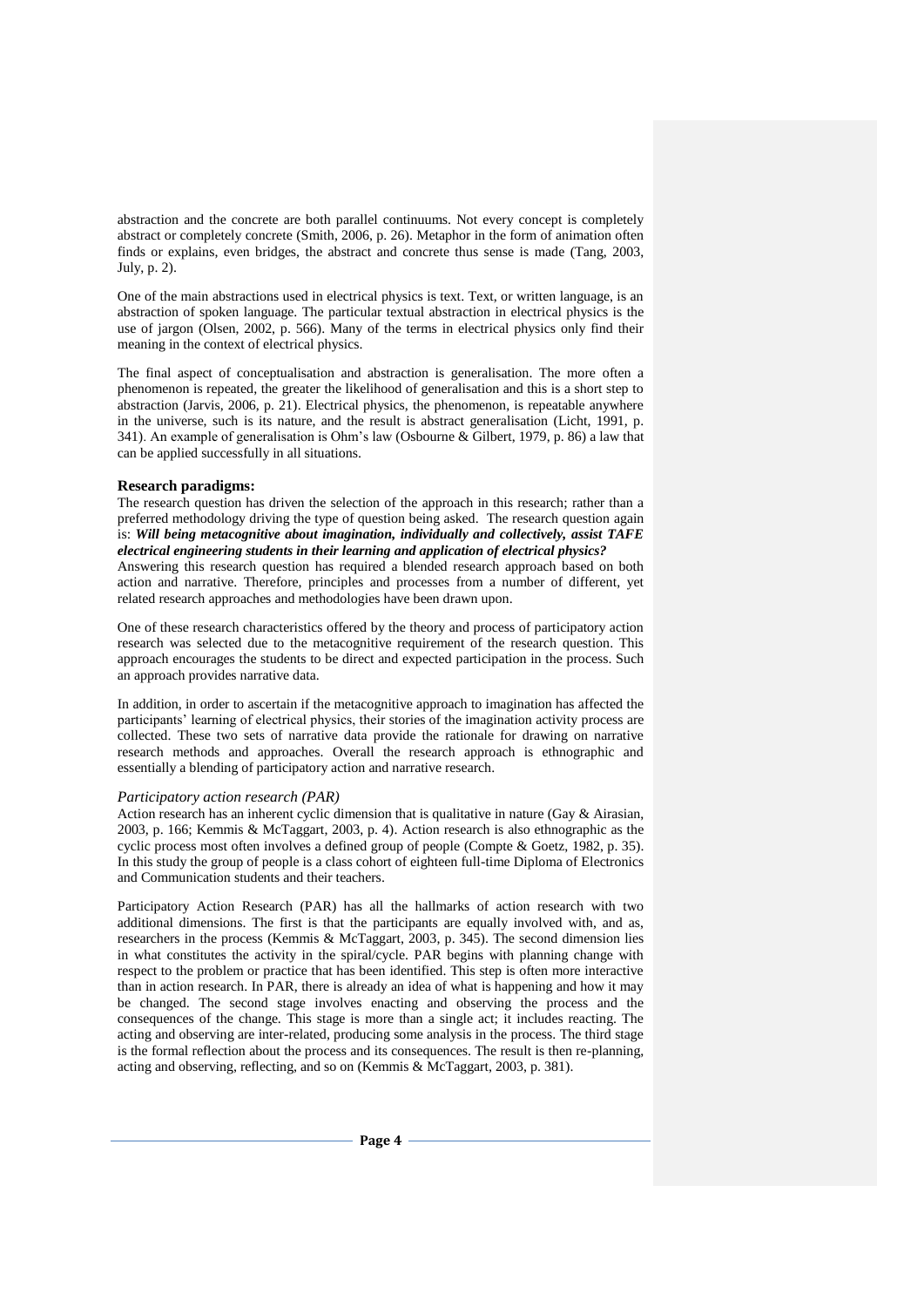Student participation operates at several levels. The first is through understanding of the research, its process and its purpose. The next level is to interact and engage purposefully with the research. The third level involves the students' individual reflections on the research to make changes at a micro level and suggestions at the macro-level. For participants to be able to thus engage effectively, they will need an understanding of learning including learning cycles (Engeström, 2000, p. 970; Marek, Eubanks, & Gallaher, 2006, p. 189) and learning theory (Brown et al., 1989, p. 40; Illeris, 2002, p. 84). They also need insight into 'interview of instance' (Osbourne & Gilbert, 1979, p. 91), and related techniques used in physics education enquiry (Schwandt, 2003, p. 144).

A significant reason for selecting this approach is that PAR assists with grounding theory in practice, a significant aspect of this study. This methodology has seven key features that make it appropriate (see Kemmis & McTaggart, 2003, p. 384). PAR is social as it deliberately explores relationships between the realms of the individual and the social. PAR engages people in examining their knowledge and their interpretive categories. PAR is practical and collaborative as it engages people in examining social practices that link them to others. PAR helps people recover, and release themselves, from the constraints of social structure that limit their self-development. PAR encourages critiquing the very culture of language, social media and modes of work. PAR is recursive, helping people to investigate reality with the purpose of change. PAR aims to be transformative of both theory and practice.

### *Narrative research*

Narrative is a primary way humans make sense of our world and deal with its complexities (Marshall, 2005, p. 52; Moen, 2006, p. 9). It therefore follows that narrative research is an appropriate approach to investigating sense-making (Lieblich, Tuval-Mashiach, & Ziber, 1998, p. 5). Fielding (2007) asserts that narrative is concerned with communicating the human experience (p. 386). Narrative research is an appropriate approach for this project as it investigates students' experiences of learning electrical physics.

Narrative provides the audience with access to the world of the storyteller that other approaches cannot offer (Fielding, 2007, p. 385) and allows access to the storyteller's thinking, both conscious and unconscious (Lieblich et al., 1998, p. 9). Its diversity and depth provides useful information for analysis. In bringing meaning, narrative also brings context. The contextual aspect is bi-directional and recursive. Narrative not only brings context but also has a context of its own (Daniels, 2008, p. 103). Narrative is 'therefore' never neutral (Taylor, 2009, p. 3) and, as narratives are produced, collected and analysed, these contextual dimensions must be taken into account.

### *Constructing reality*

Storytelling, narrative, is wired into us as humans. We tell stories in a social context as this enables us to make sense of reality (Brown & Duguid, 2000, p. 106). This is what is known as narrative in academics. Storytelling in the social context is about relationships and our place within these relationships (Down, 2006, p. 153). From childhood right through to adulthood, narrative is how we learn to put the world together (Marchall, 2005, p. 46). Narrative builds or constructs by creating tension and then releasing the tension. The narrative releases the tension by then providing the answer or at least a strong signpost to the answer (Quinn, 2005, p. 44). This tension plays directly into the human imagination via curiosity.

#### *Finding meaning*

There is a connection between narrative and meaning that leads to action (Atkinson, 1990, p. 41; Jarvis, 2006, p. 64; Pink, 2005, p. 26). If the narrative engenders action, change in thinking and behaviour, then meaning has been established. Meaning is also created as the mind builds connections or schemas (Clancy & Lowrie, 2010, p. 44; Daniels, 2008, p. 99; Koestler, 1964). Meaning is also equivalent to the interpretation of the narrative which consequently yields value. External narratives come loaded with meaning received from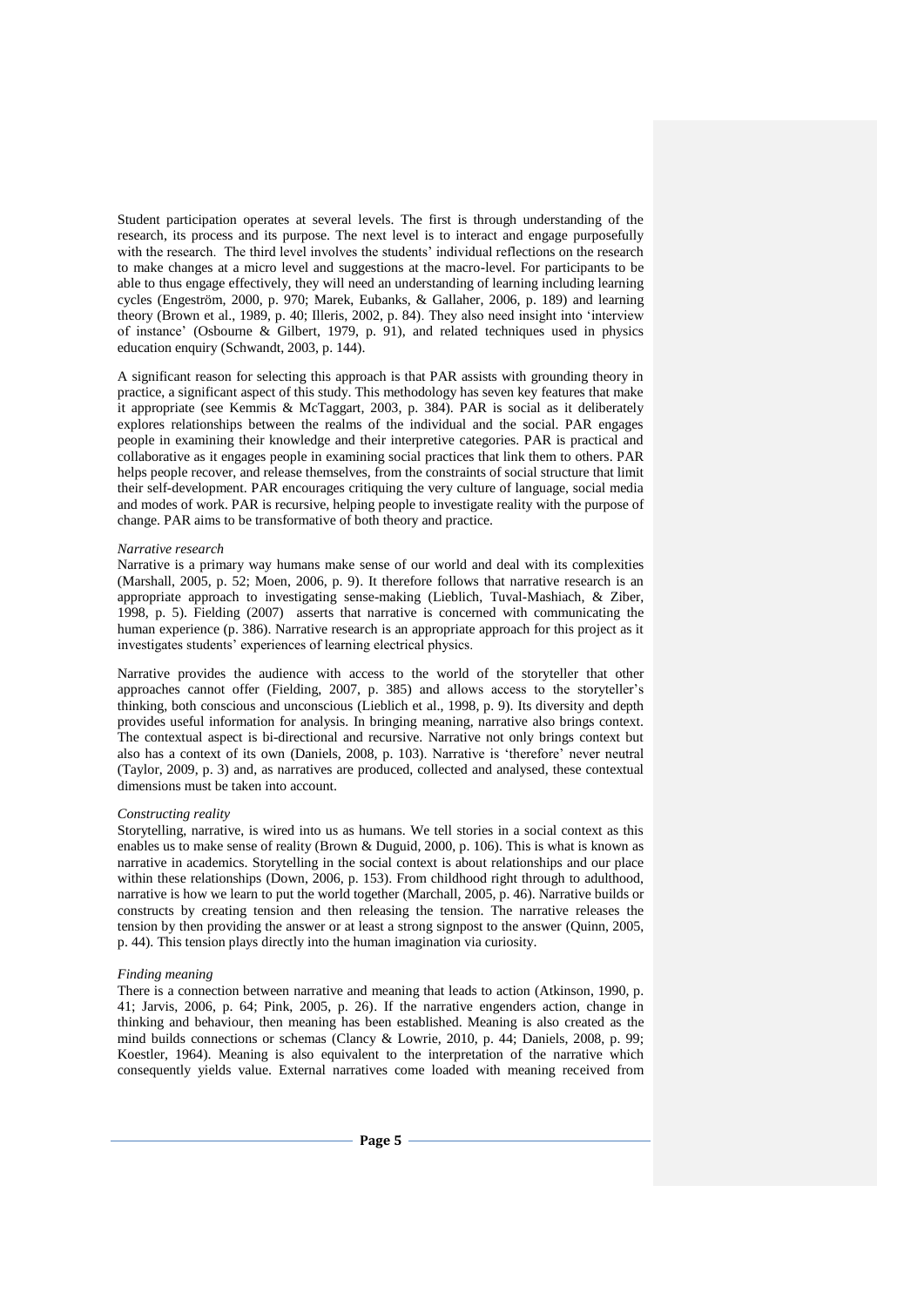outside the senses. Internal narratives are created from within one's own thinking process (Stevenson, 2003, p. 19).

### *Research design basis*

The rationale of using PAR is two-fold. The first element is to encourage the participants' involvement in improving the learning of electrical physics through actively participating in imaginative skills activities and exercises. The second is to provide participants with formal points at which to stop and reflect on their practice in learning electrical physics, and how this may have been influenced by the imaginative skills engagement. This then produces the content of the students' narratives.

The narrative research, operating in parallel with action research, encouraged participants to record their stories by means of semi-structured interviews. At the middle and end of an action research cycle, participants were given open questions to assist their reflection about imagination and learning electrical physics. Participants had two or three days to reflect on the questions before video interview. This was repeated for each action research cycle. Other data or parts of the participants' stories were collected incidentally in response to significant incidents as part of the overall narrative. In addition written responses were collected when appropriate.

## **Findings and discussion:**

Even though the larger project investigated many faces of imagination and learning the focus of this paper is imagination and abstraction. The full project developed eight definitions with regard to imagination. The following findings and discussion focus on only three of these definitions as a framework for explanation here.

### *Definition 1*

The first definition is the ability to, and process of, forming mental models or images of things not actually detectable by the senses. The dimension of imagination is highly significant in learning electrical physics. Since no aspect of the phenomenon of electricity is present to the senses, this necessitates mental modelling and abstraction skills as a starting point.

Non-sensory mental modelling is required in all electrical physics, but is most challenging in sub-atomic theories, magnetism, creation/storage of charge and current flow. Chemistry, too, would benefit from imagination and mental modelling skills since it deals with matter at a sub-atomic level that cannot be directly sensed.

In this non-sensory domain, the predominant skills for mental modelling are analogy, diagrams (illustration) and reasoning. Similarly the main skills of abstraction are metaphor, reproduction, reasoning, elaboration and risk. This is not to say that the skills align perfectly. Rather, the skills cross-connect and I have separated them for reasons of clarity and descriptive order.

The skill of reasoning is applicable to most imagination definitions and categories of imagination. One of the important applications of this skill is the ability to recognise gaps in understanding and or logic, and to make accurate perception of when and how to move between different representations.

The skill of reproduction is being able to give physical reality to mental models, perhaps in a circuit diagram or by connecting an electrical circuit. Both are representational reproductions, representational because there are often many valid ways to draw or connect a circuit.

The imaginative skills of elaboration are significant in mental modelling. As students observe the effects of electricity with all their senses, they need to make reasoned guesses (elaboration) and with them adjust and confirm their mental models.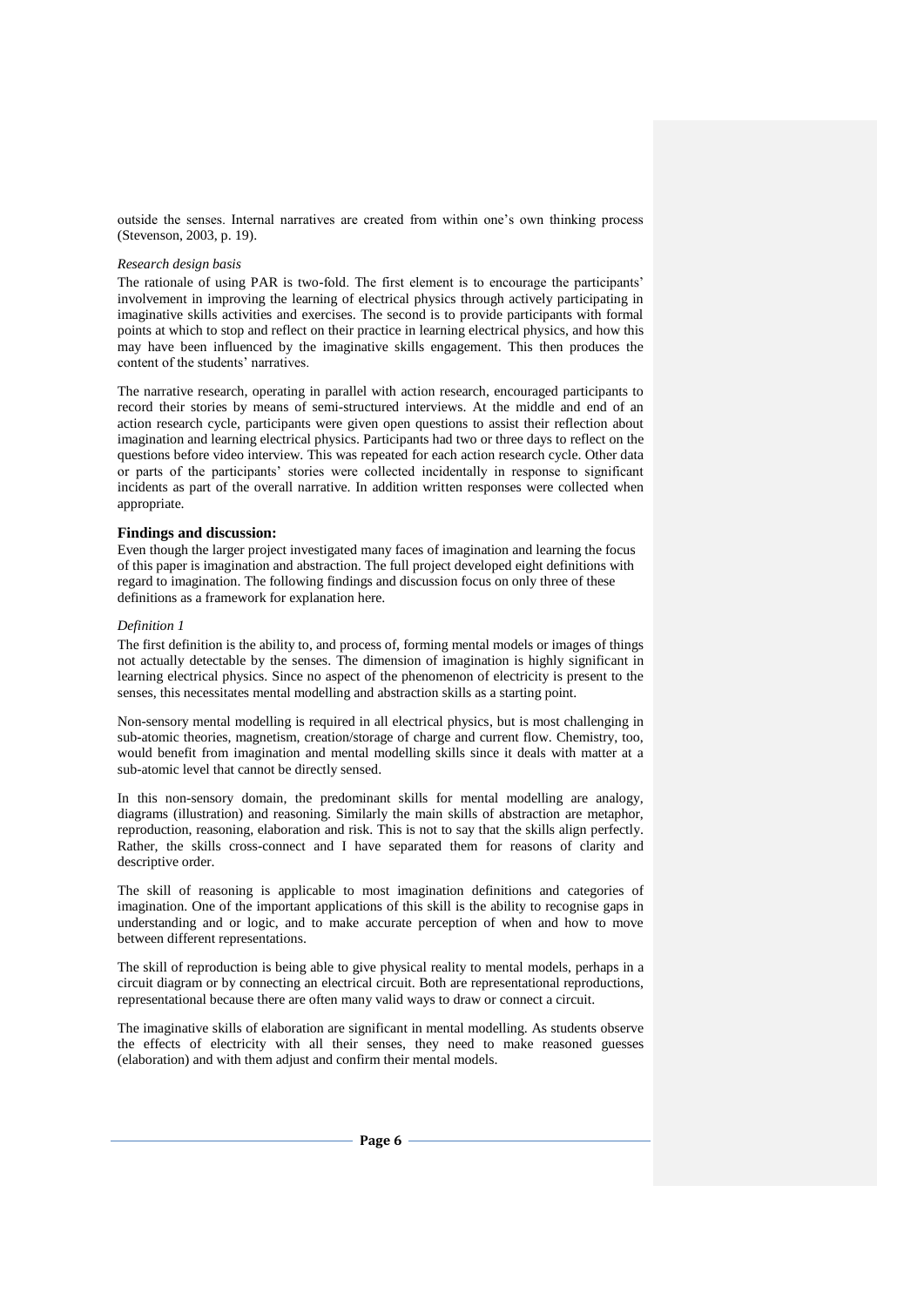Risk as an imagination skill pervades all learning, particularly within electrical physics. The research is clear that anecdotal models are very resistant to change. Students need to become 'risk-takers' with regard to their learning as those mental models are challenged.

In order to improve the students' imaginative skills a number of activities were used. One that has special relevance to mental modelling is white-board Pictionary.

Whiteboard Pictionary is the Pictionary board game modified. Students had to create visual metaphors and analogies to express abstract concepts. Again pressure is introduced as sides compete with each other or against time. The game encourages participants to stretch their imaginative skills of connection and mental modelling using drawing, metaphor and analogy.

Mal's appreciation of the introduction of imaginative skills to improve mental modelling is indicative of most students.

> When it comes to Term 4, as an example I can say the subject Datacom [Data of communications]. We learn only theory things; apart from a couple there were no practicals. So it's a matter of modelling of the imagination because it's like that video tape of warriors of the Internet. It helps me understand how the data packets flow around a network. It's very helpful for me. So, even though it's not real, but when you make a model and imagine it that way, then it's very helpful to understand how it works inside the network. Actually, I use it a lot of times in amplifiers when we draw the AC equivalent circuits [Thevin's] or high frequency equivalence. It's not actually there so we have to imagine the presence of the components.

### *Definition 5*

This definition uses imagination as the capacity to solve difficulties resourcefully in a nonlinear manner. The major elements involved in lateral or imaginatively problem-solving are: aims/goals/focus, procedural knowledge, reasoning/logic, ways of knowing, elaboration, risk, innovation, and creativity.

Imaginative skills for aims/goals/focus incorporate the ability to perceive what the actual problem is in a critically focussed way and then use this insight to search for non-traditional or non-standard solutions. Imaginative problem-solving requires the skill of unpacking procedural knowledge through critical reflection. It also requires the ability to de-automate the blindingly obvious and use this as part of new solutions. Logical reasoning uses imagination skill in so far as it requires a combination of reflection and connections to find applicable solutions.

Elaboration is an imaginative skill that takes associations of the past, views them in a new light and re-works them in new associations and relationships. The process is not static but dynamic, is reflexive and investigative. It results in improved ways of solving problems.

Derived from lateral approaches to knowing and elaboration, the skill of risk taking is important to imaginative problem-solving (Brookfield, 1987, p. 71). Acting outside the relevant norms entails risks and, therefore, imaginative problem-solving is inherently risky. The resulting solutions are considered innovative if they are effective – aesthetically, ergonomically, or in reducing energy use. The imaginative skill of innovation or creativity is more than a collage of randomly associated ideas; creativity is an interactive, flexible framework representing a way of knowing, explaining and communicating.

Many aspects of electrical physics require imaginative problem solving – most prominently are those of design, application, and protection. Design requires imaginative skills in all the processes from problem perception through to algebraic representation and finding solutions. These solutions may then become part of the physical outworking of further problems as designing circuits is intended to lead the production of circuits. Imaginative skills in the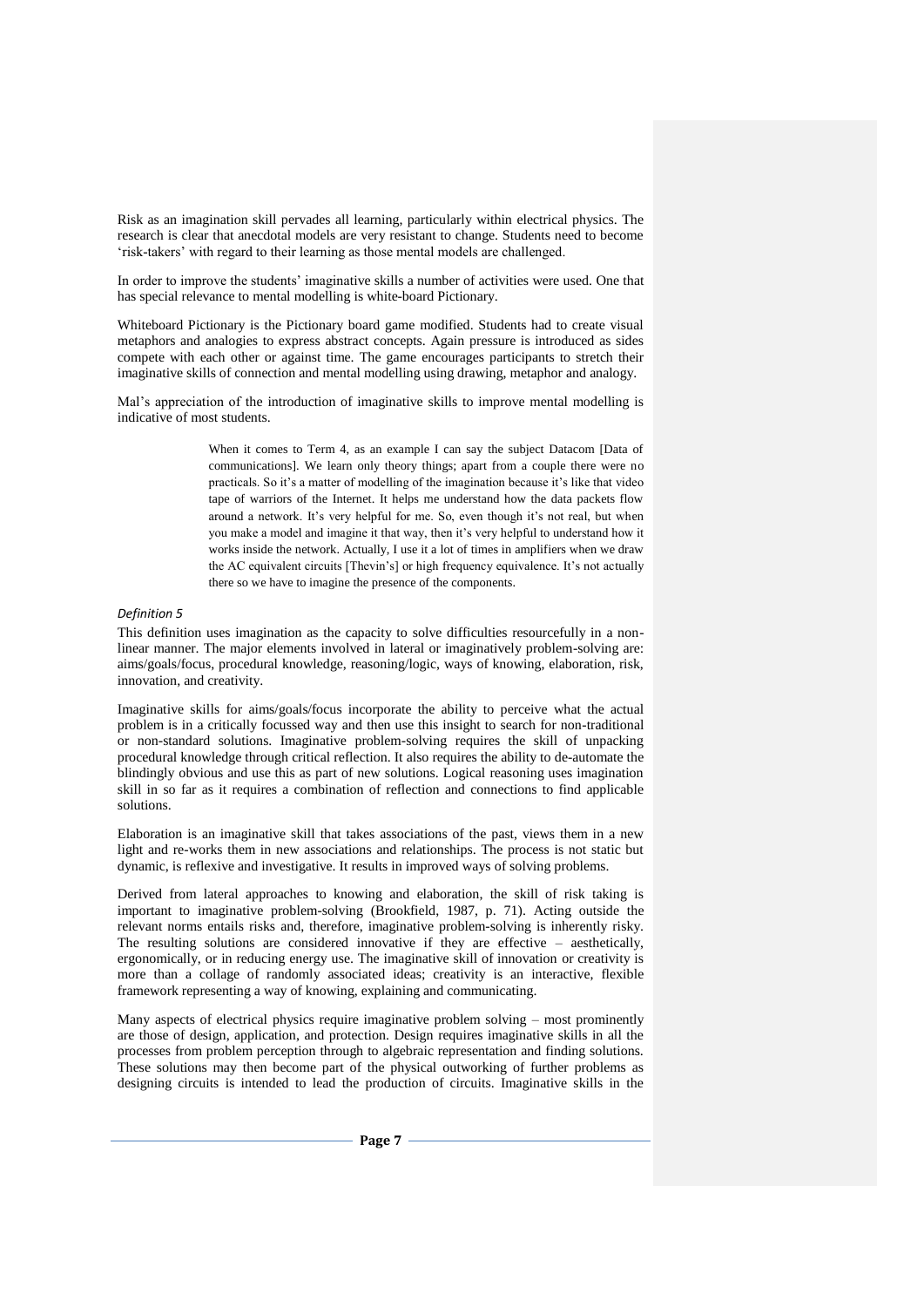electrical domain move from abstraction to physical application through many aspects of problem-solving. By way of illustration the earth leakage circuit-breaker developed twenty years ago and mandated some five years later, protects human life.

Dillon's comment provides his perception of the world of electricity and adult learning.

When it comes to activities to help imaginative skills, I think problem-solving skills. I love problem-solving so much and I think being able to constantly problem-solve, solve problems, just means later on you can solve a problem quicker because you know how to approach a problem easier... The spatial and psycho-motor skills as well because they are applicable to everything we ever do. Those three problems are my favourites.

In the course of the study, many problem-solving activities were used. One activity whose primary purpose was to stimulate imaginative problem-solving was 'PCB to circuit'. In the first of these, students received a complete small electronics project (sound generator). However, the circuit diagram was withheld. From the circuit written description for operation and construction, the component list and printed circuit board lay-out, the circuit was to be recreated. This activity stretched their abstraction skill by their having to work backwards. Their spatial and psycho-motor skills were important as their diagrams often had to be re-worked. Students' mental modelling was challenged as they had to deconstruct and re-construct concepts.

### *Definition 7*

This definition is the capability to create new images from former experiences, pictorially and or linguistically. This facet relates to the way we construct mental images and/or schema to represent concepts and our ability to construct, adjust and reconstruct these constructs. The skills that support the production of new images or ideas in memory are underpinning knowledge, finding relational links, risk, novelty, innovation and abstraction.

Consciously or subconsciously, new images and ideas are developed from the substrate of previous learning or underpinning knowledge, as was mentioned by Piaget (1993, p. 5). Imagination is used to recognise this basis and to use it to learn widely. Since the imaginative connections are not obvious, a broad general knowledge and positive attitude to life-long learning will provide the nutrients for new images and ideas. Learning requires the imaginative skills of risk-taking in areas whose value may not become apparent to others until much later. Mediating the risk is the imaginative skill of novelty: making initial superficial links in anticipation of exploring them later. In subsequent exploration, new links are found and explored. As new images and ideas arise, they are often abstract. Abstraction skills allow the memory to make links using experimentation and elaboration. This occurs as abstraction is taken to the concrete, back to the abstract again and into the concrete in a continuous cycle. To have use and meaning, abstraction must have an outworking.

Because of its non-sensory nature most concepts in electrical physics are abstract and the connections between them are therefore neither obvious nor simple. This can result in the construction of strong anecdotal misconceptions. Imaginative skills, by producing new images and ideas in memory, allow students to discover new ways electrical concepts will operate together. 'Road Runner Rules' was used to help students gain imaginative skills involved in producing new images or ideas in memory.

In 'Road Runner Rules', students view several episodes of the well-known cartoon series. After a few episodes, students describe or define some of the cartoons' nine basic 'rules' – for example, the coyote never wins or the Road Runner can transcend the laws of physics. Then the students view further episodes until all nine 'rules' are defined. In a very engaging way, the activity requires viewers to make the same imaginative links that the cartoonists have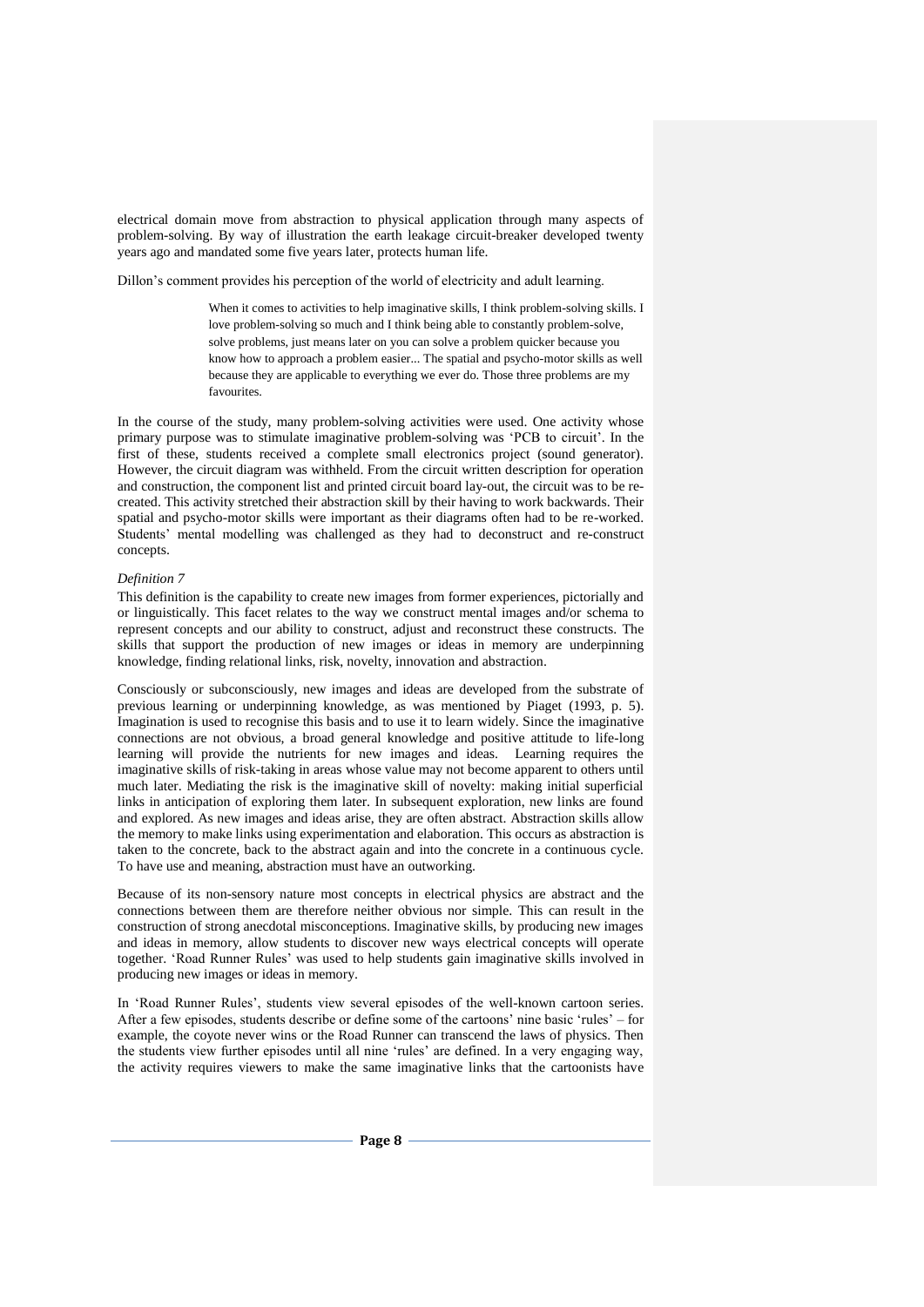made. Imagination has been used to transcend the physical world into a metaphysical world of humour.

Josh enjoyed the game activities and understood its strategic nature but did not have the level of imaginative skills required. Further use of this tool would have probably remedied this.

> The board games we played this time were completely new ones. We played the one where you had to chase the guy around the city [Scotland Yard]. That was an entirely different skill set to what I am used to, to play a game. The strategies we were using to try and track him down were not working at all. They seemed that you should-but not a chance. He was always two or three steps ahead.

## **Conclusion:**

The implications for abstract learning arising from the research are the need for change in attitudes to the use of imagination in learning; strategic learning activities involving imagination; the role of imagination in reconceptualising poorly understood aspects; and enhancing reflection on learning using imagination.

## *Need for change in attitudes to using imagination in learning*

At the start of the study the attitude of most students to using imagination in learning, particularly learning electrical physics, was negative. Most of the students agreed to participate in the study despite their cultural preconceptions about using imagination in 'real' learning. The proceedings of the research indicated that the cultural negativity to learning using imagination was pervasive in all students' attitudes to learning. As the research continued, the attitudes of all the students moved toward acceptance. The research demonstrated that changing attitudes with regard to using imagination improves learning outcomes.

#### *Strategic learning activities involving imagination*

The action research nature of the research meant that a series of learning activities were introduced to test the hypothesis of the research question; that is, would improving the student's imaginative skills result in an improvement in their learning? The research found that the students responded positively to the imagination activities. Developing strategic learning activities using imaginative skills does impact on the efficacy of problem-solving, narrative and metacognition. All three of these require a commitment to life-long learning and appropriate risk-taking in learning.

Problem-solving is assisted through imaginative skills by recognising the learning options and possibilities that are not obviously apparent. The most common problem-solving assumption challenged by imagination was the tendency to try and find a mathematical solution. Imaginative skill building provided students with increased mental modelling, conceptualisation and schema construction which provided alternate ways to problem-solve.

Narrative, and therefore meaning making, is enhanced using imaginative skills, as these skills improved students' ability to reflect in multiple ways. Imaginative skills assist in memory reflection of the past, concept reflection in the present and future possibilities that could produce meaning. Narrative also provides connection between experience, knowledge and possibility to further ask the question 'what if...?' and 'may be we could...?'.

# *Role of imagination in reconceptualising poorly understood aspects*

The non-sensory nature of the phenomenon of electricity often results in simplistic anecdotal misconceptions. These misconceptions develop early in childhood and over time become well embedded, and so are very difficult to change. The study repeatedly demonstrates through the student narratives that misconceptions are difficult to change.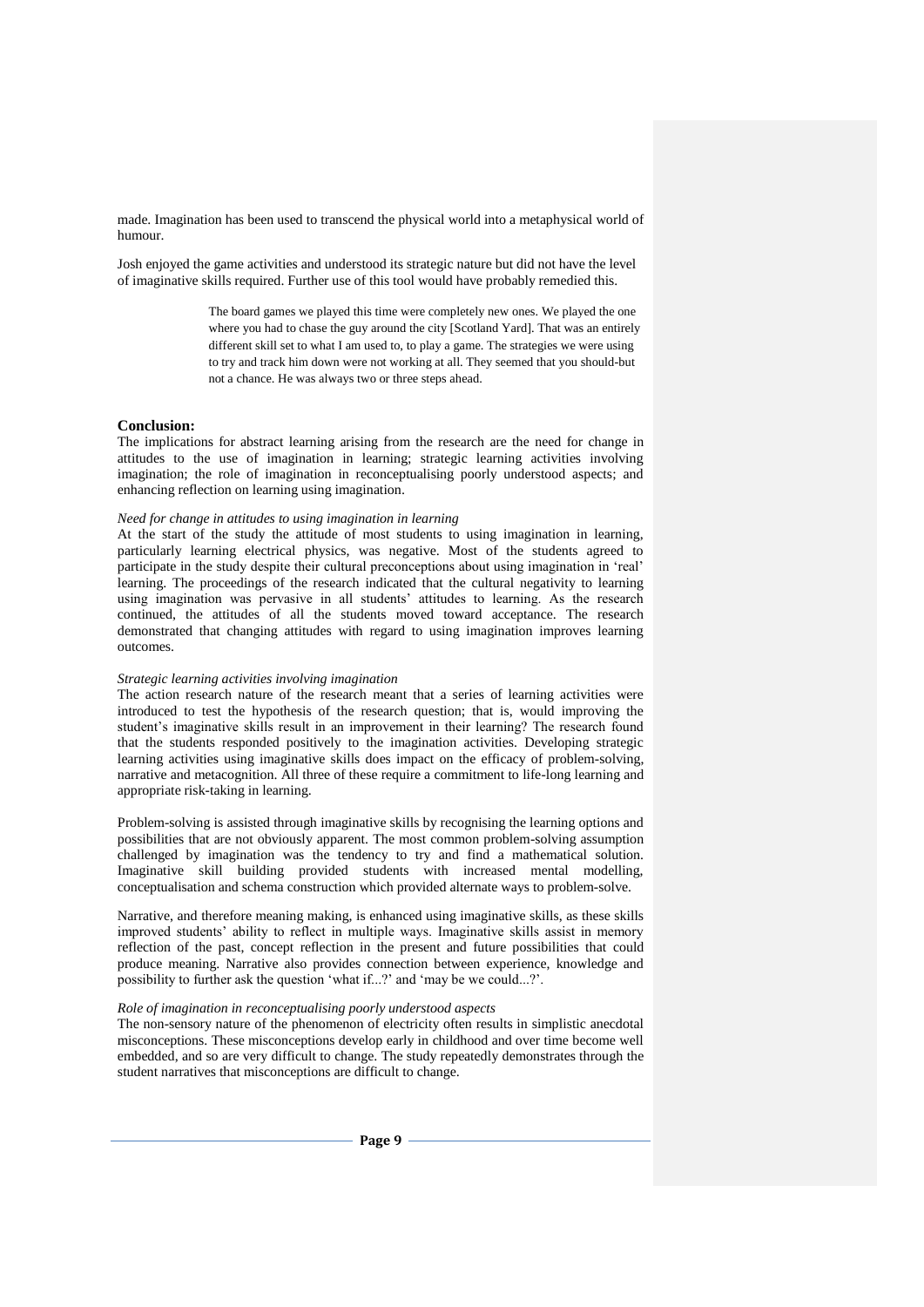The imaginative skill building and its application to learning produces a dissonance 'space' to consider and create a variety of mental models and so allows the student to re-create a concept. This imaginative re-creating involves alternative concepts or ideas that they can compare and contrast. It is important that students recognise the non-permanency of explanations. Our explanations are constructed on our experience, knowledge and perception at the time of their construction. Conceptions are built over time and experience and it is imagination that provides a safe space for the learner to play with ideas, adjust them accordingly and so learn.

Overall the research has successfully demonstrated that developing and using imaginative skills improves the effectiveness of learning, and especially abstract learning. Shifts in attitudes to using imagination, requires committed teachers. The development of a strong understanding of metacognition by the students also is required if this is to occur. The research has shown this can be achieved by using strategic activities particularly in the areas of problem-solving, narrative and self monitoring of learning. The study also indicated strongly that imagination assisted with student mental modelling skills by producing space for options and possibilities that would challenge strongly held simplistic conceptions. Linked to this is the skill of reflection, that has been enhanced by the development of imaginative skills, thus making room for learning that is beyond just the facts.

## **References**

- Arnold, M., & Millar, R. (1987). Being constructive: An alternative approach to the teaching of introductory ideas in electricity. *International Journal of Scientific Education, 9*(5), 553–563.
- Atkinson, P. (1990). *The ethnographic imagination: Textual construction of reality*. London: Routledge.
- Brookfield, S. (1987). *Developing critical thinkers*. San Francisco: Jossey-Bass.
- Brown, J., Collins, S., & Duguid, P. (1989). Situated cognition and the culture of learning. *Educational Researcher, 18*(1), 32–42.
- Brown, J. S., & Duguid, P. (2000). *The social life of information*. Boston: Harvard Business School Press.
- Bull, S., Jackson, T. J., & Lancaster, M. J. (2010). Students' interest in their misconceptions in first-year electrical circuits and mathematics courses. *International Journal of Electrical Engineering Education, 47*(3), 307–318.
- Carspecken, P. F., & Walford, G. (2001). *Critical ethnography and education*. Oxford: Elsevier Science.
- Chiu, M., & Lin, J. (2005). Promoting fourth graders' conceptual change of their understanding of electric current via multiple analogies. *Journal of Research in Science Teaching, 42*(4), 429–464.
- Clancy, S., & Lowrie, T. (2003). Pokemon meanings: Narrative constructions from multimodal text. *International Journal of Learning, 10*.
- Compte, M. D. L., & Goetz, J. P. (1982). Problems of reliability and validity in ethnographic research. *Review of Educational Research, 52*(1), 31–60.
- Daniels, J. (2008). Negotiating learning through stories: Mature women, VET and narrative inquiry. *Australian Journal of Adult Learning, 48*(1), 93–107.
- Down, C. M. (2006). *Situalted Learning: Perceptions of training practitioners on the transfer of competence across workplace contexts.* RMIT University, Melbourne.
- Engeström, Y. (2000). Activity theory as a framwork for analyzing and redesigning work. *Erngonomics, 43*(7), 960-974.
- Fielding, N. (2007). Computer applications in qualitative research. In P. Atkinson, A. Coffey, S. Delamont, J. Lufland & L. Lofland (Eds.), *Handbook of ethnography*. London: Sage.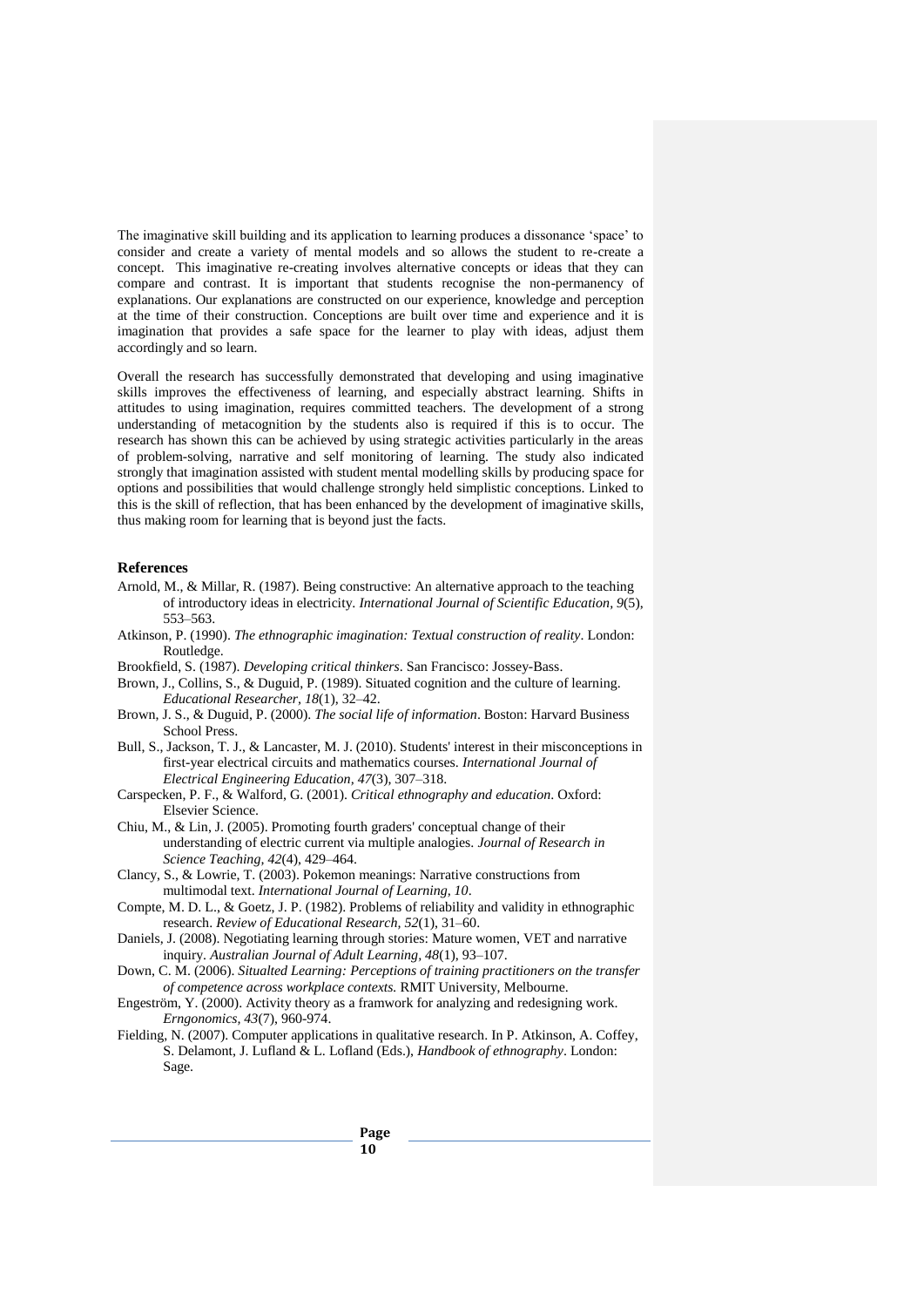- Garnett, P. J., & Treagust, D. F. (1992). Conceptual difficulties experienced by senior high school students of electrochemistry: Electrochemical (galvanic) and electrolytic cells. *Journal of Research in Science Teaching, 29*(10), 1079–1099.
- Gay, L. R., & Airasian, P. (2003). *Educational Research* (7th ed.). Upper Saddle River, NJ: Macmillan.
- Gibbs, R. W. (1999). Mental imagery in interpreting poetic metaphor. *Metaphor and Symbol, 14*(1), 37–44.
- Gott, S. (1988). Apprenticeship instruction for real world tasks: The coordination of procedures, mental models and strategies. In E. Z. Rothkopf (Ed.), *Review of research in education 15* (pp. 97–169). Washington DC: American Educational Research Association.
- Gregson, P. H., & Little, T. A. (1998). Designing contests for teaching electrical engineering design. *Institutional Journal Engineering Education, 14*(5), 367–374.
- Guzzetti, B. J. (2000). Learning counter-intuitive science concepts: What have we learned from over a decade of research? *Reading & Writing Quarterly: Overcoming Learning Difficulties, 16*(2), 89–98.
- Illeris, K. (2002). *The three dimensions of learning: Contemporary learning theory in the field between the cognitive, the emotional and the social (D. Reader & M. Malone, Trans.).* Frederiksberg, Denmark: Roskilde University Press.
- Jarvis, P. (2006). *Towards a comprehensive theory of human learning: Lifelong learning and the learning Society*. London, England: Routledge.
- Kemmis, S., & McTaggart, R. (2003). Participatory action research. In N. Denzin & Y. Lincoln (Eds.), *Strategies of qualitative inquiry* (pp. 336–396). London, England: Sage.
- Koestler, A. (1964). *The art of creation*. London, England: Hutchinson.
- Lesgold, A. (2001). The nature and methods of learning by doing. *American Psychologist, 56*(11), 964–937.
- Licht, P. (1991). Teaching electrical energy, voltage and current. *Physics Education, 26*(5), 272–277.
- Lieblich, A., Tuval-Mashiach, R., & Ziber, T. (1998). *Narrative research: Reading, analysis and interpretation*. London, England: Sage.
- Linke, R. D., & Venz, M. I. (1997). Misconceptions in physical science among non-science background students. *Research in Science Education, 9*, 103–109.
- Marek, E. A., Eubanks, C., & Gallaher, T. H. (2006). Teachers' understanding and the use of the learning cycle. *Journal of Research in Science Teaching, 27*(9), 821–834.
- Marshall, S. A. (2005). *What's it like being us: Stories of young New Zealanders who experience difficulty learning.* Unpublished masters thesis, Auckland University of Technology, Auckland, New Zealand.
- McDermott, L. C. (1998). Comments on: Learning and understanding key concepts of electricity. In A. Tiberghien & E. Jossem (Eds.), *Connecting research in physics education with teacher education* (pp. 1–6): International Commission on Physics Education.
- Miller, H., & Burton, J. (1994). Images and imagery theory. In D. Moore & F. Dwyer (Eds.), *Visual literacy: A spectrum of visual learning* (pp. 65–84). Engelwood Cliffs, NJ: Educational Technology
- Moen, T. (2006). Reflections on the narrative research approach. *International Journal of Qualitative Methods, 5*(4), 1–11.
- Olsen, R. V. (2002). Introducing quantum mechanics in the upper secondary school: A study in Norway. *International Journal of Science Education, 24*(6), 565–574.
- Osborne, R., & Freyberg, P. (1985). *Learning in science: The implications of children's science*. Auckland, New Zealand: Heinemann.
- Osbourne, R. J., & Gilbert, J. K. (1979). Investigating student understanding of basic physics concepts using an interview-about-instance technique. *Research in Science Education, 9*, 85–93.